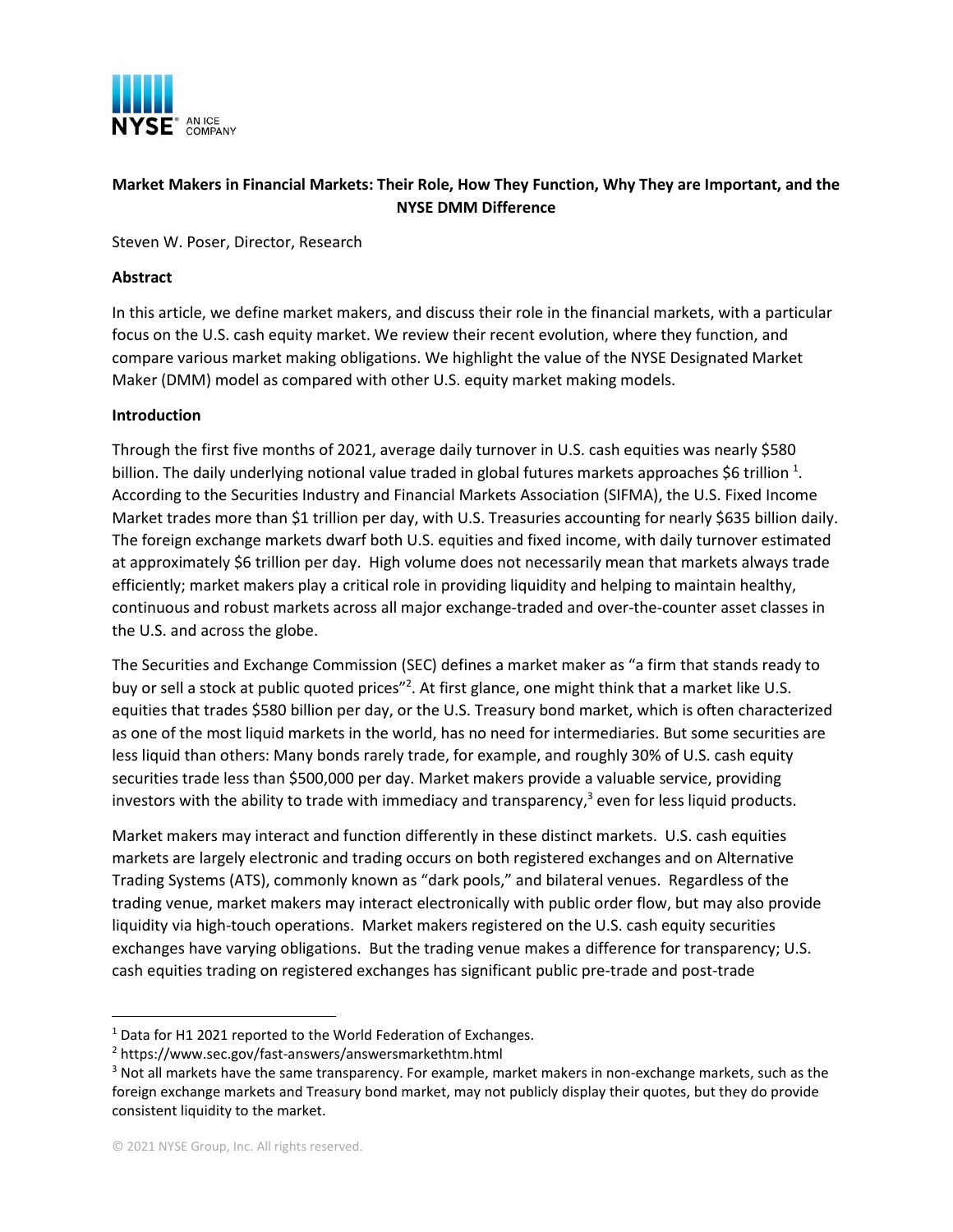

transparency<sup>4</sup>. However, the more than 40% of executed volume in the U.S. cash equity market that occurs off of exchanges has little or no pre-trade transparency.

Fixed income markets remain dealer driven and over the counter, in many cases still trading via personto-person telephone interactions, although electronic trading is growing rapidly. Pre-trade transparency is limited, and many segments of this market have limited or no trade reporting. U.S. Treasury bond Primary Dealers are expected to make markets for the New York Fed on behalf of its account holders and are trading counterparties to the New York Fed in its implementation of monetary policy.<sup>5</sup> Other governments also maintain similar market makers.

U.S. equity options exchanges utilize market makers to provide liquidity to their clients. Some options markets still combine floor and electronic trading. Futures markets are now almost solely electronic; futures exchanges also have market makers on their platforms.

Foreign Exchange markets are dominated by the world's largest banks and large market making firms, who generally stand ready to provide two-sided markets, and may provide liquidity when Central Banks intervene during periods of market volatility. Many quote bid and ask prices, albeit without size, electronically, but also interact with clients on a negotiated basis over the phone. Smaller electronic platforms focused on retail traders also employ market makers.

## **What is a market maker?**

While regulations differ across different markets and asset classes, generally *registered* market makers provide transparent two-sided markets at all times that a market is open. This means the market maker must publish a price and amount that they are willing to buy or sell throughout the trading day. Regulators surveil market makers to ensure that they comply with these obligations.

Note the italicized "registered" above. Many participants may regularly provide liquidity to a market, but in the U.S. cash equities market, only registered market makers *must* provide displayed liquidity on both sides of the market on registered exchanges when the market is open<sup>6</sup>. The act of providing two-sided liquidity is not necessarily all that onerous. The regulatory requirement is that at all times the market maker must be willing to buy or sell one round lot (usually 100 shares) within a specified percentage of the national best bid or offer, which percentage ranges from 8 to 30% away. There are additional nuances for re-entry after an execution, for low-priced stocks, and for trading near the open and close.

<sup>4</sup> Pre-trade transparency includes the two Security Information Processors (SIP), which post each exchange's best buy price and sell price. The SIPs also offer post-trade transparency by sending information on each executed trade. Individual participants may also offer more detailed information sources.

<sup>5</sup> https://www.newyorkfed.org/markets/primarydealers. Primary dealers also buy U.S. Treasuries at the Fed's periodic auctions.

<sup>6</sup> Market making obligations are only active during regular trading hours - 9:30AM - 4:00PM on most days. Several participants offer extended trading from 4:00AM - 9:30AM and from 4:00PM - 8:00PM, but market makers are not required to quote during these time periods.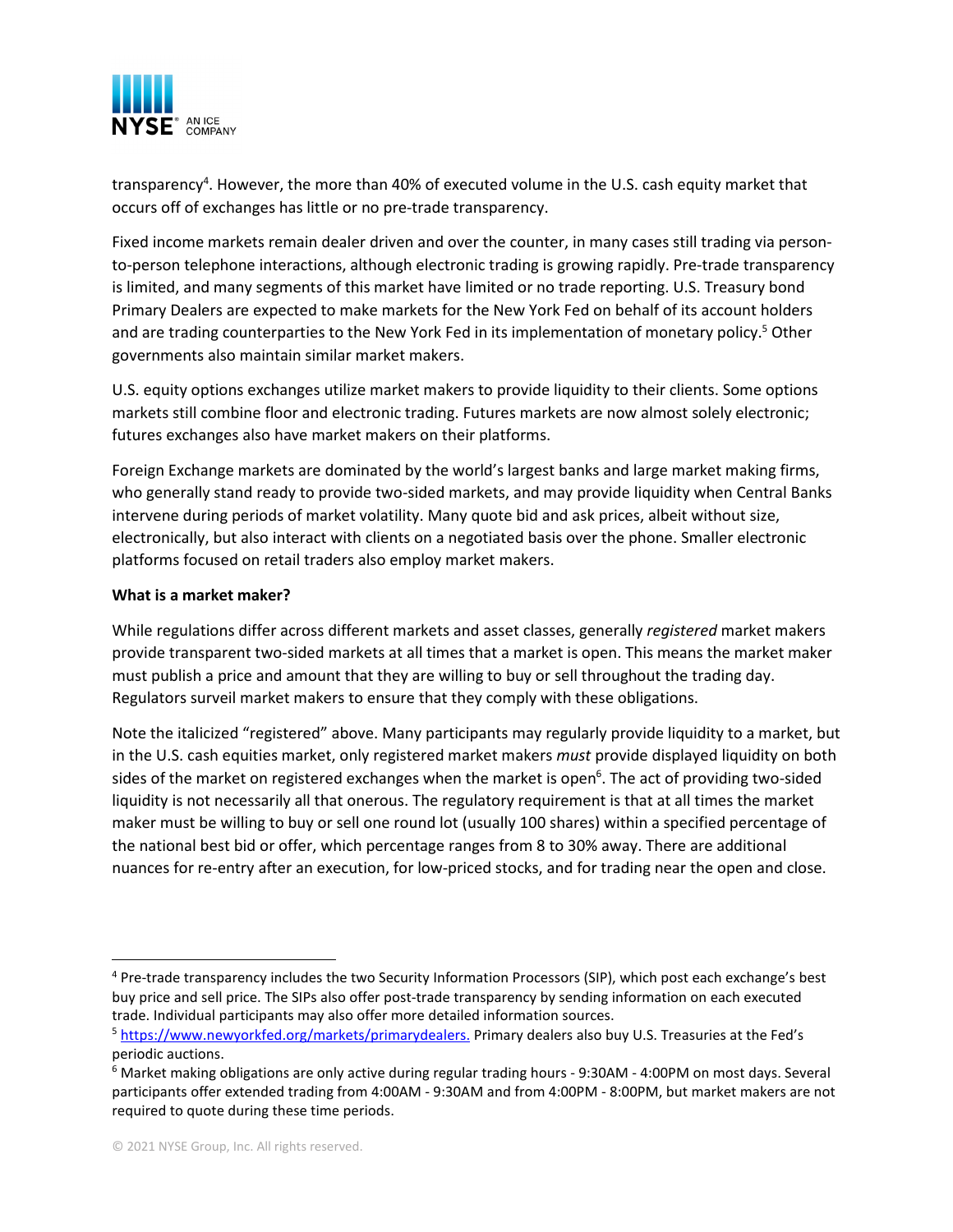

### **History**

Although U.S. cash equity market makers now interact electronically, this was not always the case. NYSE Specialists used to execute auctions manually, matching buyers and sellers. As recently as the early 2000s, it could take more than 10 seconds to fill a market order. Off-exchange, market makers were at some points able to quote or indicate electronically, but voice or other direct communication was required to actually trade; several markets still operate in a similar manner.

Under Regulation National Market System (Reg NMS), markets are required to provide firm quotes that are available and immediately accessible to trade against incoming orders.<sup>7</sup> This means that if you enter a limit order to buy it will execute as soon as an eligible sell order with a limit price at or below your limit price to buy arrives, until you cancel your order.

Regulators can impose both positive and negative obligations on market makers. A positive obligation requires the market maker to provide liquidity to the market. Negative obligations prevent the market maker from executing a trade if a non-market maker order, such as a customer order, could execute instead of it.

Reg NMS, and Regulation Alternate Trading Systems (Reg ATS) before it, altered the landscape of the U.S. equity market. The proliferation of exchanges, ATSs and wholesalers has resulted in fragmentation and increased the need for efficient tools to search for and provide liquidity across multiple destinations. The ability to process information quickly became important for successful market making operations. At the same time, the increasing interconnectedness of global markets and assets requires market makers to evaluate myriad data points as quickly as possible to perform their market making obligations.

#### **Algorithms, Automated Trading and Market Makers**

An algorithm is "a procedure for solving a mathematical problem (as of finding the greatest common



divisor) in a finite number of steps that frequently involves repetition of an operation"<sup>8</sup> . This definition does not require that algorithms be executed by computers. Technical analysis-based investors would often look at their charts at the end of the day and identify a moving average crossover and enter an order to buy or sell at the next morning's open. In the modern trading world, "algorithmic trading" is

 $7$  Usually 9:30AM Eastern Time until 4:00PM Eastern Time, except for the day before or after certain holidays when regular hours end at 1:00PM.

<sup>8</sup> Merriam Webster

<sup>© 2021</sup> NYSE Group, Inc. All rights reserved.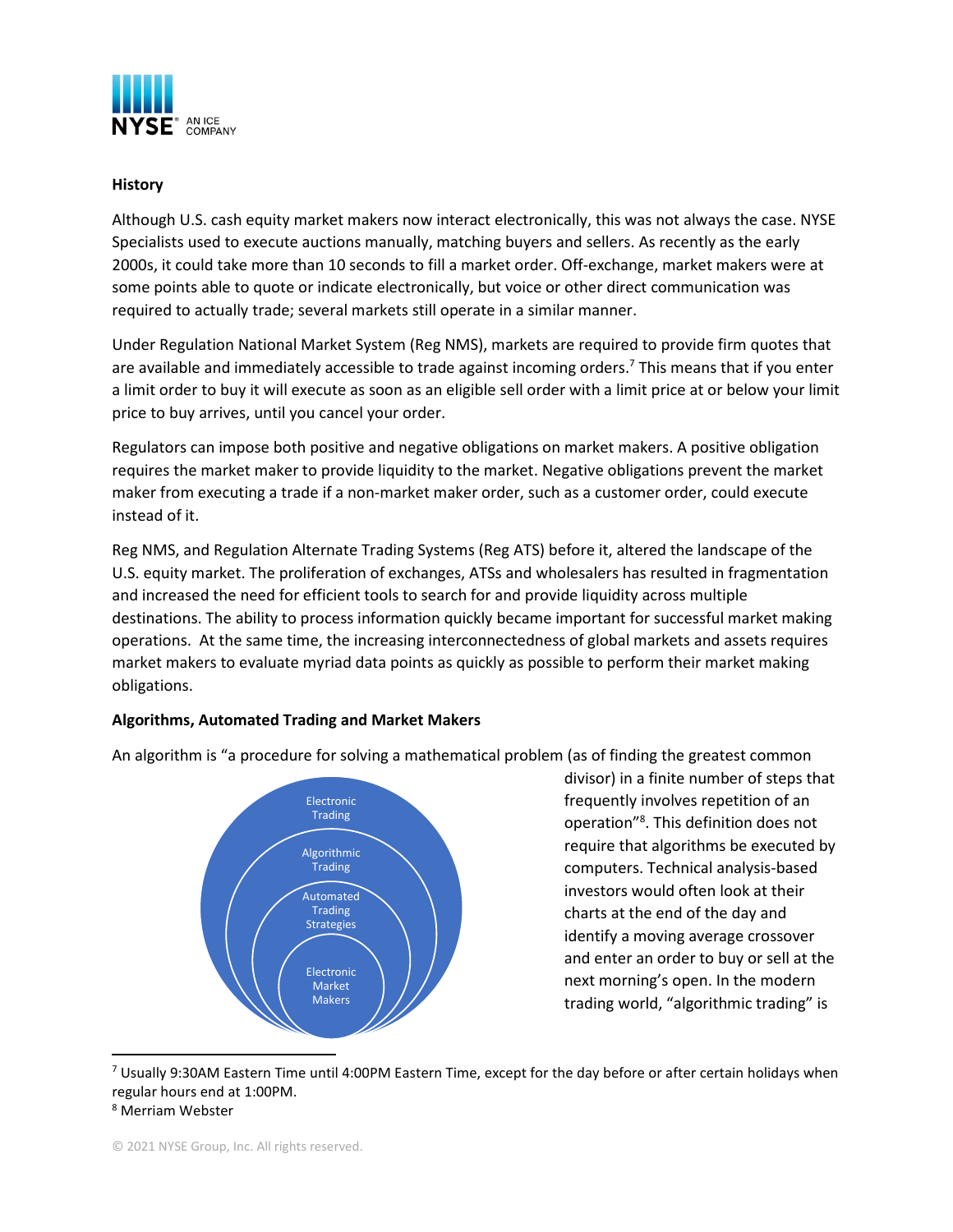

commonly understood to require the use of a computer to make certain types of trading decisions.

The nearby diagram details the application of technology to different trading strategies and use cases. Buy side, sell side, and even some retail traders may have electronic tools available to help them trade. Trading algorithms are one set of such tools used for order execution. Algorithms can employ a multitude of strategies, such as to limit the price impact of a large trade. Some of the strategies that are employed by market participants of all types include volume-weighted average price (VWAP) strategies, time-weighted average price (TWAP) strategies, percent of volume (POV) strategies, momentum/trend following strategies, and arbitrage strategies. Strategies like VWAP may initially attempt to provide liquidity passively, but if they are not trading enough, or their average price diverges too much from the VWAP, will begin to trade more aggressively. These strategies may mimic elements of automated trading strategies regardless of the underlying client's investment strategy.

Automated trading strategies use algorithmic logic to not only execute orders, but also to create orders and/or enact an investment strategy. Automated trading strategies are used by both asset management and proprietary trading firms. Examples of such strategies can include market making, statistical arbitrage, and cross-asset arbitrage. To design and implement these strategies, firms need personnel skilled in computer science, network engineering, quantitative finance, and other similar disciplines.

Electronic market making is a distinct automated trading strategy, focused on standing ready to both buy and sell an asset in hopes of earning the difference between the market's bid price and ask price. In some markets, including many U.S. cash equities trading venues, further income may come from rebates offered as incentives for displaying orders on the venue. Liquidity providers may also aggressively take liquidity in some circumstances, such as to manage their inventory.

#### *Earning the Spread*

| Order# | <b>Shares</b> |          | <b>Buy Price Sell Price</b> | <b>Shares</b> | Order# |
|--------|---------------|----------|-----------------------------|---------------|--------|
|        |               |          | \$100.10                    | 100           | 2      |
|        |               |          | \$100.05                    | 200           | 3      |
|        |               |          | \$100.02                    | 350           | 4      |
| 1      | 200           | \$100.00 |                             |               |        |
| 5      | 300           | \$100.00 |                             |               |        |
| 6      | 100           | \$99.98  |                             |               |        |

#### **Order Book**

How do electronic market makers (EMMs) "earn the spread"? In general, EMMs provide liquidity to the market. That means they display quotes to buy and sell, which other traders execute against. Consider the sample order book shown above. Assume that the market maker is represented by orders #3 and #5. That means they are ready and willing to buy 300 shares at \$100.00 and sell 200 shares at \$100.05 (in most cases, the market maker identity is not shown in an order book). If a 400 share order to sell at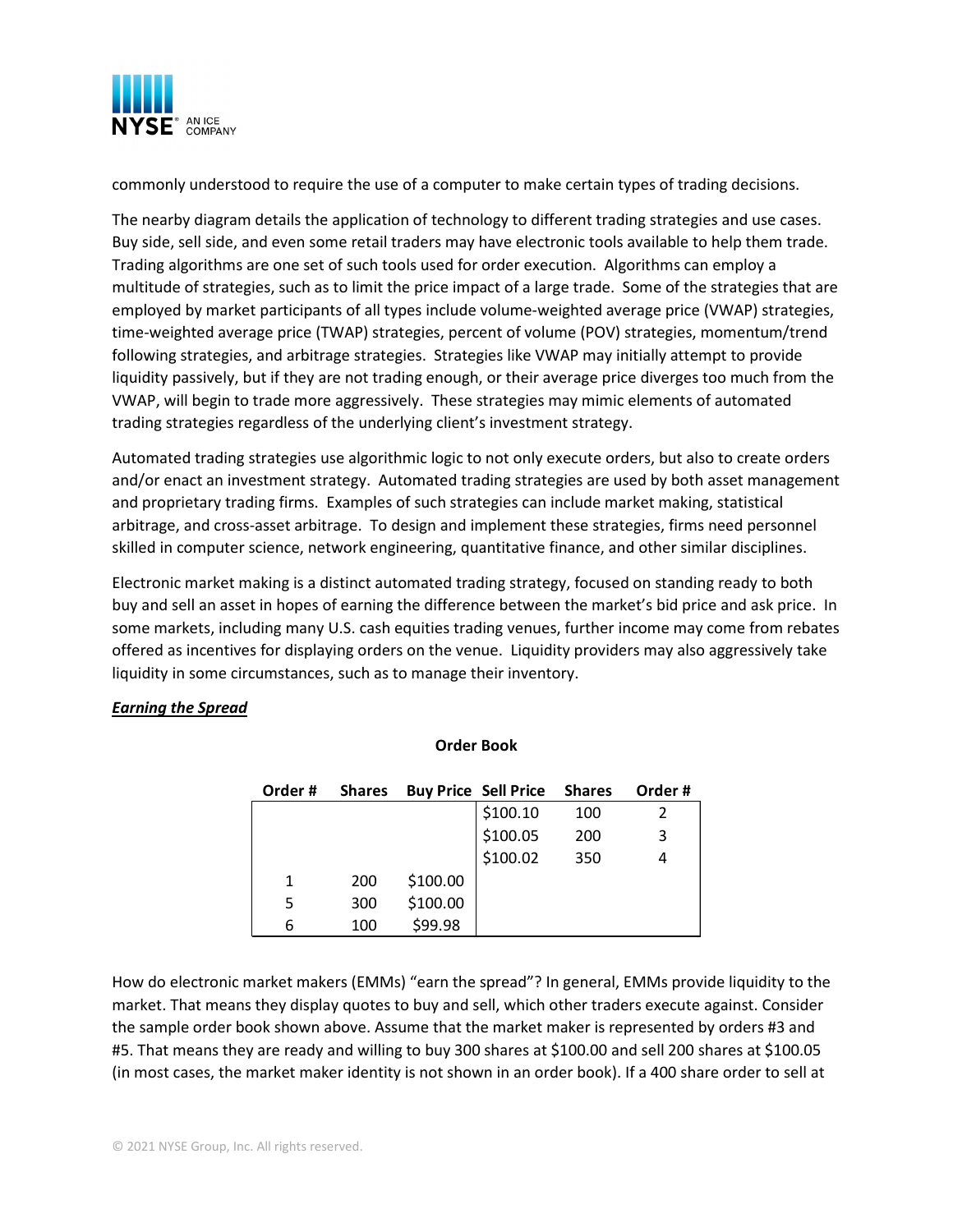

\$99.98 or better comes in, Order #1 would execute in its entirety and the market maker would buy 200 shares at \$100.00, supplying the liquidity necessary to allow that order to execute in full immediately.

Assuming the market price does not immediately rise to \$100.05 (in which case the EMM's order at \$100.05 would execute next), the EMM might not immediately seek to sell out of their position if it believes the price will move higher. If the purchase of 200 shares at \$100.00 put the EMM in a long position, the firm might add an order to sell those 200 shares at \$100.02. If the firm wanted to be more aggressive, it could also post an order to sell at \$100.01. If an order comes in to buy and trades with their new sell order, the EMM "earns the spread" of \$0.02, or \$0.01 if the firm tightened the quote. All of these possibilities are consistent with rules of cash equity exchanges.

But instead of a 400 share sell order, there might have been a 1,000 share order to sell, which would have resulted in the EMM being long 300 shares at \$100.00, while the order book would now have 400 shares to SELL at \$99.98 in addition to the orders at \$100.02, \$100.05, and \$100.10, since the original order to sell did not get completely filled. The EMM at that time could decide to hold its position if it believes prices will reverse higher, post an order to sell at \$99.98 or even choose to simply trade out of the position by selling to the prevailing highest priced buy order, locking in a trading loss.

EMMs need to weigh their obligations and risk carefully. Posting orders helps to dampen volatility in a stock's trading. However, when their positions move against them, EMMs may have to take liquidity. Even while providing liquidity, they may consider how that impacts liquidity on the book.

Not all firms that use an electronic market making strategy operate as registered market makers, which means they are not required to be in the market with buy and sell interest at all times. These firms have no obligation to provide liquidity throughout the day and may halt liquidity provision when market conditions make it disadvantageous.

Studies have shown that during periods of extreme market stress, automated traders reduce their liquidity provision, reduce their aggressiveness, and increase the price at which they provide liquidity<sup>9</sup>. Another study found that the elasticity of prices to liquidity demand increases in high uncertainty regimes (wider spreads, less frequent provision of liquidity)<sup>10</sup>. To encourage more consistent liquidity provision, many exchanges offer enhanced rebates for more frequent executions, especially when accompanied by substantial time and size quoting at the national best bid or offer (NBBO).

<sup>9</sup> **Man vs. Machine: Liquidity Provision and Market Fragility (2021),** Vikas Raman (Univ. of Warwick, England), Michel Robe (Univ. of Illinois - Urbana), Pradeep Yadav (Univ. of Oklahoma). Note that "price" in this context is not an order's limit price, but how the market maker provides liquidity. If they increase the price of liquidity, they are essentially providing liquidity at a wider spread or decreasing shares available at a given price level.

<sup>10</sup> **Liquidity Provision and Market Making in Different Uncertainty Regimes: Evidence from the Covid-19 Market Crash (2021),** Marie Briere (University Paris-Dauphine / PSL Research University), Charles-Albert Lehalle (Imperial College London), Amine Raboun (University Paris-Dauphine / PSL Research University).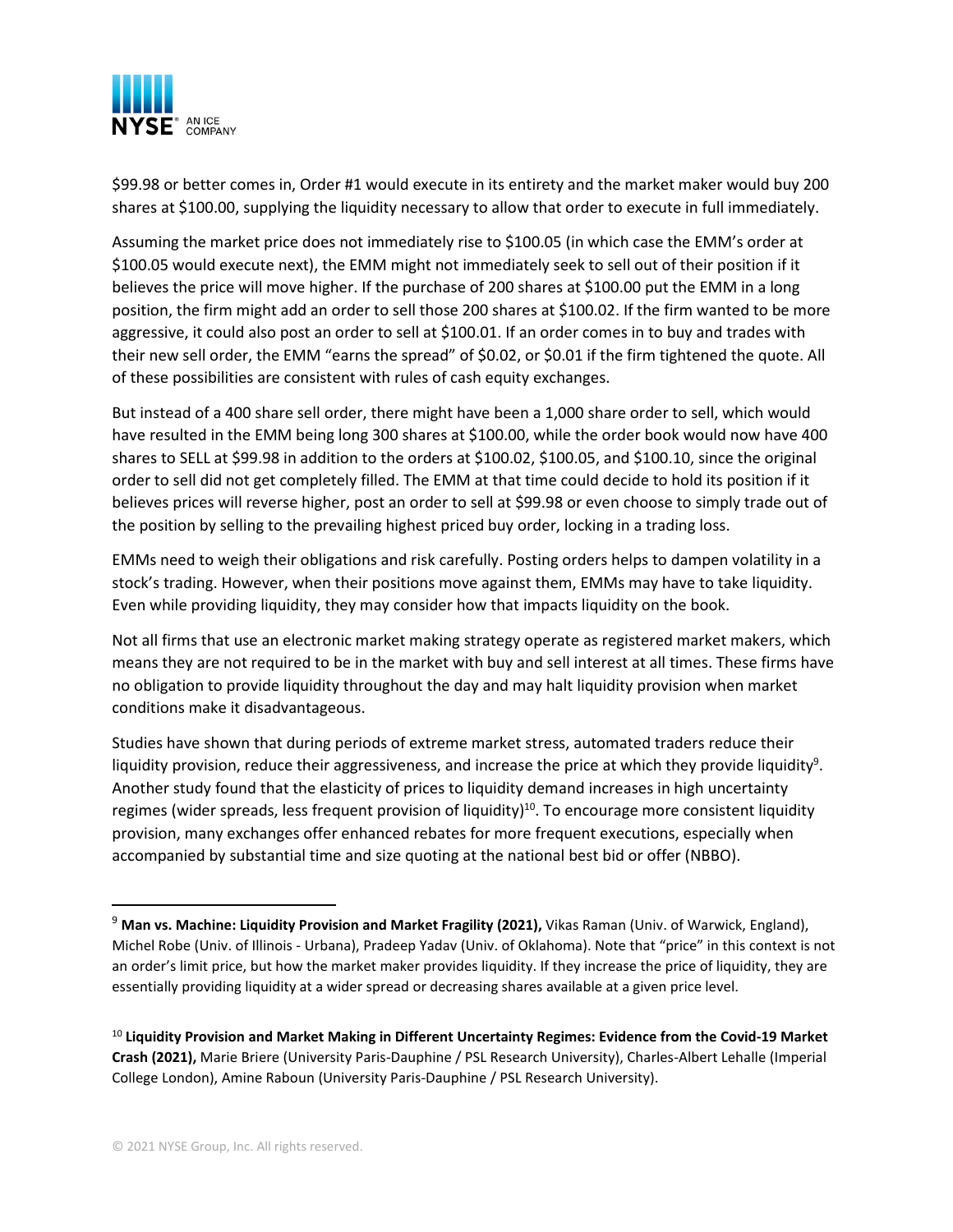

#### **The NYSE DMM Difference**

Some U.S. cash equity exchanges point to the fact that they have market makers registered on their exchanges, sometimes noting that multiple market makers may be registered in each stock, as evidence of that exchange being a venue that provides liquidity. But being registered as a market maker in an exchange does not necessarily mean that those market makers are making a tight market. For example, some liquidity providers choose to register as a market market to obtain regulatory relief and operational flexibility.<sup>11</sup>. In addition, the minimum requirement on all U.S. cash equity exchanges is that registered market makers are required to maintain two-sided quotes only within 8-30% of the NBBO throughout regular hours, and for only 100 shares.<sup>12</sup>

NYSE DMMs are different in many ways:

- In addition to meeting the minimum quoting requirements required of registered market makers on all exchanges, DMMs must also maintain a bid or offer at the NBBO a specified percentage of the day. In other words - they must be a leader in the prices at which they quote their assigned securities.
- DMMs are required to maintain price continuity with reasonable depth, which they achieve by quoting not only at top of book, but also providing liquidity at multiple price levels to help dampen volatility.
- As the market maker dedicated to a security, DMMs can provide real-time market insight to issuers.
- DMMs facilitate the opening and closing auctions and have an obligation to supply liquidity as needed. As a result, DMMs use their expertise to determine a price that ensures that all marketable interest participates in the closing auction. In special situations, they can delay the close and go back out to the Street to seek additional imbalance-offsetting liquidity.

These obligations mean NYSE DMMs provide consistent liquidity throughout the trading day, helping to dampen volatility. They post at least 1,000 shares in S&P 500 stocks within 2% of the NBBO 43% of the trading day and have displayed liquidity more than 66% of the time within 10 basis points of the NBBO in these stocks.

In the less liquid securities of the S&P 600 Smallcap Index, the DMMs post at least 1,000 shares within 2% of the inside 22% of the time and provide liquidity within 10 basis points of the NBBO in these stocks for 63% of the trading day.

 $11$  Registered market makers are not required to locate a stock (i.e., obtain a promise that they can borrow a stock) before selling short, have an extra 2 days to close out fail-to-deliver positions, can avoid regulatory fees for some trading activity, and may have access to additional financing arrangements.

<sup>12</sup> E.g., https://listingcenter.nasdaq.com/rulebook/nasdaq/rules/Nasdaq%20Equity%202; https://cdn.cboe.com/resources/regulation/rule\_book/BATS\_Exchange\_Rulebook.pdf.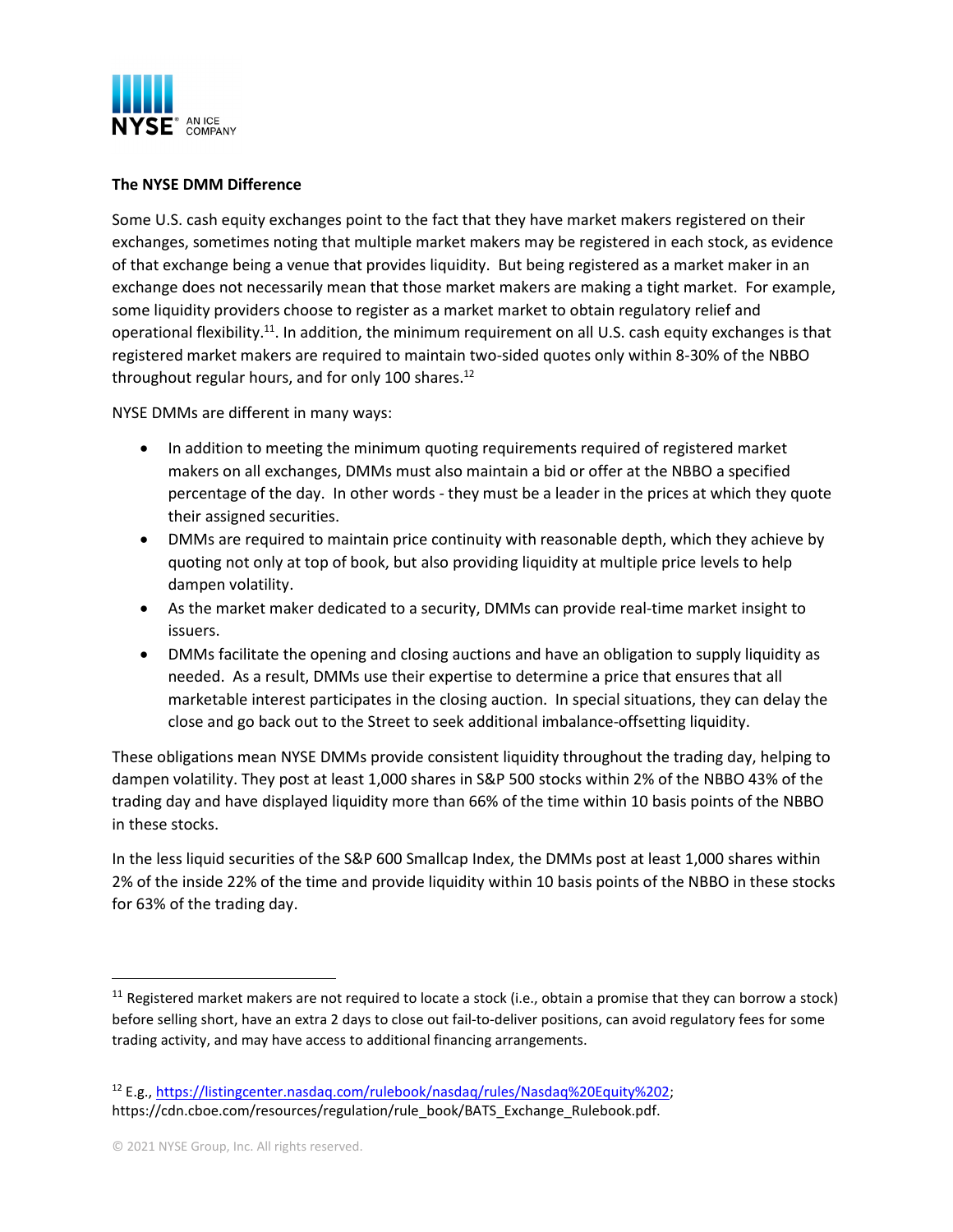

DMMs compete with each other when securities list on the NYSE, whether by IPO, transfer or SPAC business combination. They may present NYSE-reviewed statistics that show how they perform. DMMs also make themselves available to issuers to analyze market developments and discuss how they work to maintain fair and orderly markets.

In the below example, we provide a theoretical example, which shows the value of the DMM layering the book at multiple price points.



Although the DMM is not bidding at the highest price, a large sell order would have less price impact due to the 600 shares the DMM was willing to buy at the next two price levels.

NYSE DMMs are also responsible for managing the opening, closing and reopening auctions. This is a critical difference compared to other U.S. cash equity markets, as only NYSE auctions guarantee that all market orders entered into the auction are filled.

NYSE Group operates other market making programs to improve market quality. NYSE Arca Lead Market Makers (LMMs) must meet average spread requirements and provide liquidity at the auctions for listed Exchange Traded Products in order to remain in good standing as an LMM and receive associated incentives. Similarly, NYSE American Electronic DMMs (eDMMs) must meet per symbol and portfolio quoting levels to receive certain rebates. Most U.S. exchanges also offer incentives to other market makers and other liquidity providers to quote throughout the day at the NBBO. Note, however, that these incentives do not require continuous two-sided quoting and are not always limited to registered market makers.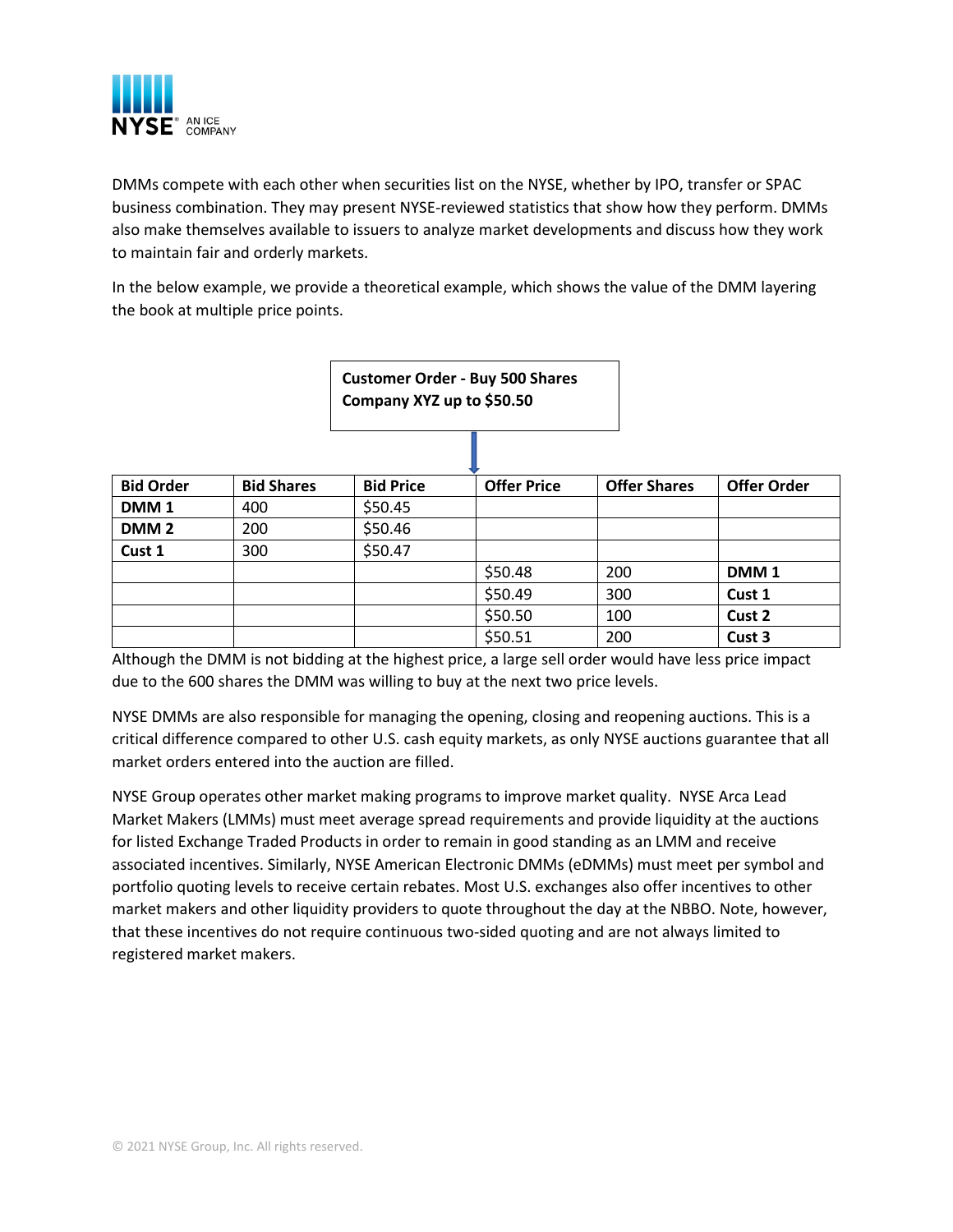

#### **The Market Makers' Toolbox**

Electronic market making in today's U.S. equity market requires substantial investment. Firms must continuously upgrade their hardware and tune their software to account for constant competition from other sophisticated market participants and increasing amounts of data. In 2012, there were less than 25 million trades per day. In 2021, the average is nearly 73 million. This is orders of magnitude less than the average daily number of quotes, which has averaged more than 1.7 billion top of book quotes sent to the SIPs per day in 2021.



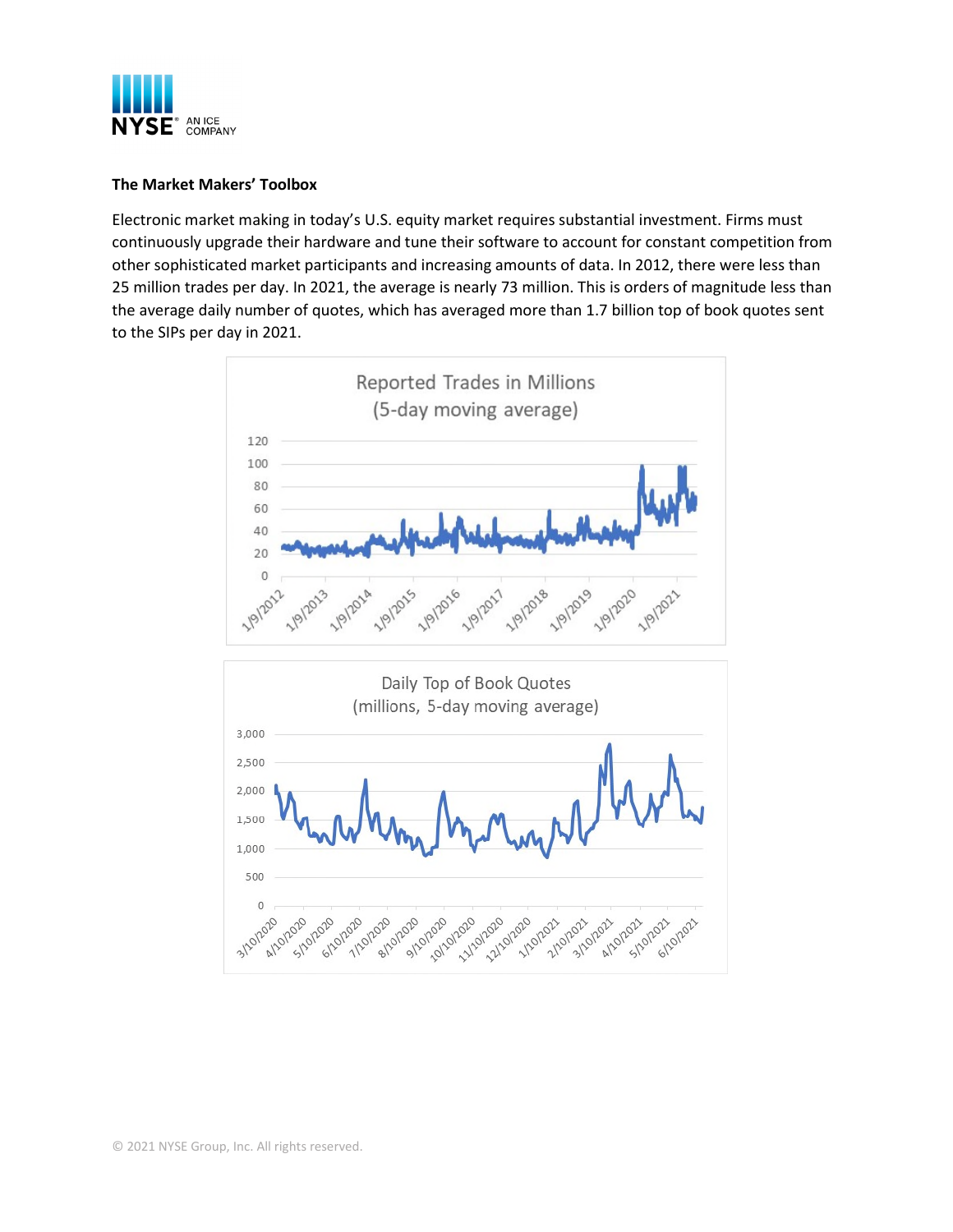

### **Quoting Recipe<sup>13</sup>**



In addition to reading standard market data consumed by most market participants, market makers must also account for fundamental and macroeconomic information. Digitized news feeds and other information are ingested and analyzed by market makers, who are looking for surprise news items, government statistical releases and quotes from corporate and world leaders that could move the markets. Related markets may also be tracked. An ETF market maker may hedge their inventory with the individual components of the fund, which could be a commodity, fixed income product, or foreign security. Changes in options volatilities and skews may also signal changes in stock prices and are closely tracked. Administrative messages are read from the exchanges and SIPs to allow firms to track if there is risk that a stock could be impacted by a volatility pause or other event. Finally, market makers must also track fundamental and lower-frequency data such as earnings announcement calendars and corporate actions including ticker symbol changes, dividends, stock splits and M&A activity.

All of these inputs go into sending an order to an exchange. This is a continuous feedback loop. The market maker must track every execution, estimate their likelihood of receiving an execution, and estimate what the likely future price path will look like.

 $13$  This simplified equation states that the market maker will provide liquidity at a spread (S) subject to their current inventory position (I), Net supply and demand in the market (V), Price Momentum (M) and News (N).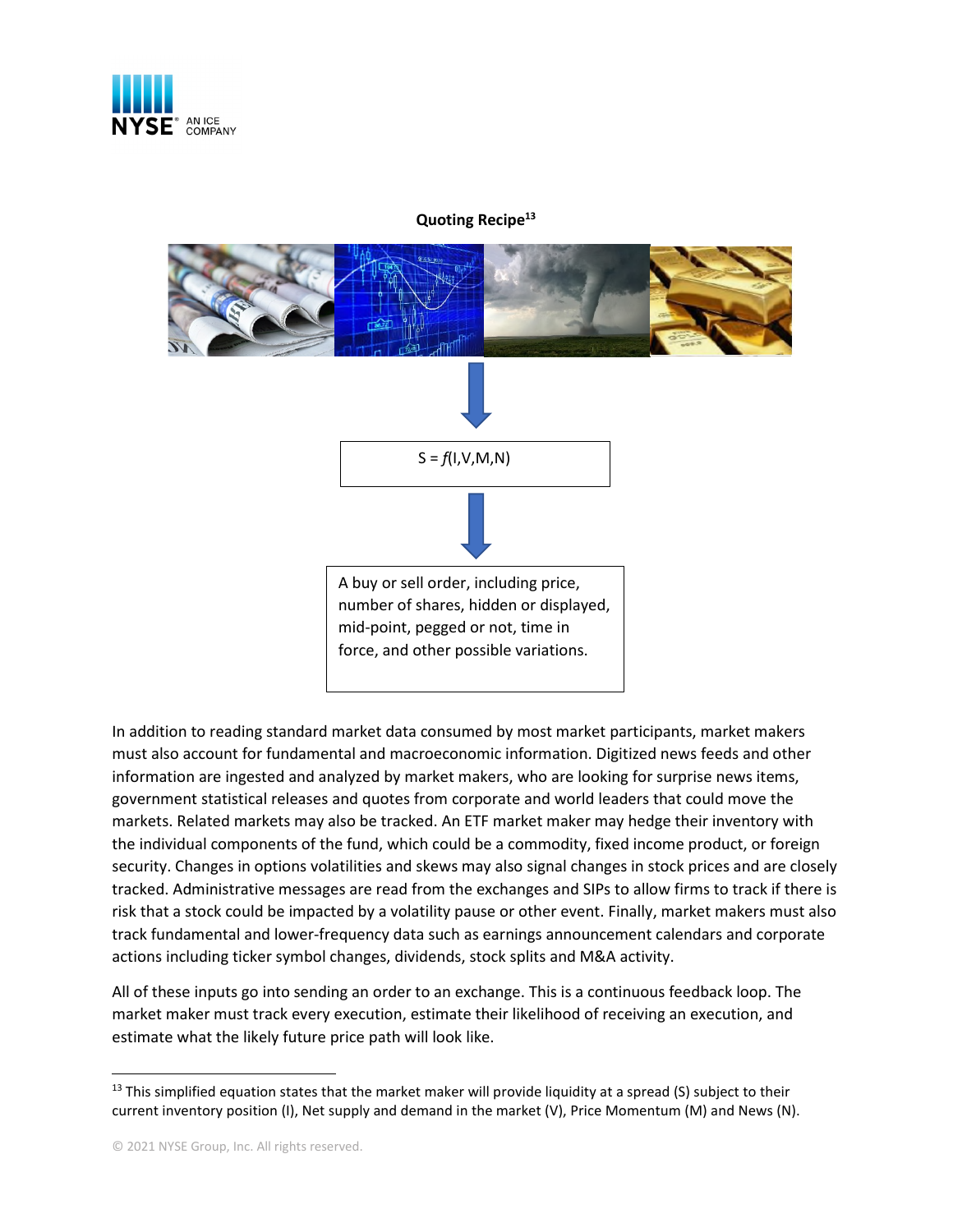

These inputs are already complicated, but the market maker needs to consider much more. They must carefully track their inventory to ensure they are not taking undue risk or encroaching on capital limits. Market makers likely provide liquidity on multiple exchanges or ATSs, so they need to track their positions in each market. This of course means they need to consider processing and geographic latencies because an execution on one exchange may impact a market maker's quoting at an exchange in a different geographical location.

## **Understanding the Impact of a Security's Underlying Liquidity**

Cash equity market makers will typically trade across a wide range of securities. Some commentators argue that you really do not need a market maker for the most active stocks. These issues typically have very deep books even without market makers, and the bid/ask spread is often the minimum \$0.01. This view does not account for what happens when the markets become volatile, as they did at the start of the Covid-19 pandemic in March 2020. Liquidity dropped and spreads widened, and the presence of a market maker with real obligations like NYSE's DMMs allowed its listed securities' market quality to exhibit less degradation than the competition<sup>14</sup>.

Additionally, the ability to trade in active stocks helps to diversify returns and mitigate potential losses in less liquid securities. Liquidity can shift suddenly and dramatically into and out of less widely-held securities, and a market maker may want to be active and ready to trade in a wide variety of securities. Diversification can also help offset challenges posed by segmentation<sup>15</sup> and orders initially routing to offexchange venues.

One occasionally advocated partial solution to the liquidity provision problem for less liquid securities would be to permit issuers to contract with market makers to meet certain market quality goals.<sup>16</sup> This practice exists in several European markets but is prohibited by US regulators.

Another recommendation that has been periodically floated to aid liquidity provision in less liquid stocks is to keep trading in these securities on a single exchange. However, most of these proposals still allow for off-exchange trading and ignore the fact that less liquid stocks already tend to see less fragmented trading as highlighted in our article, "Can you 'de-fragment' small cap trading?", likely limiting the impact of any such change. $17$ 

<sup>14</sup> See https://www.nyse.com/article/stocks-trade-better-on-nyse.

<sup>&</sup>lt;sup>15</sup> By segmentation, we mean that many orders never reach exchanges. Most retail order flow is handled on bilateral venues (sometimes called "internalizers"), and some ATS's control who participates on their platforms. <sup>16</sup> **Why do listed firms pay for market making in their own stock? (2012),** Skjeltorp (Norges Bank) & Ødegaard (University of Stavanger)

<sup>17</sup> https://www.nyse.com/data-insights/can-you-de-fragment-small-cap-trading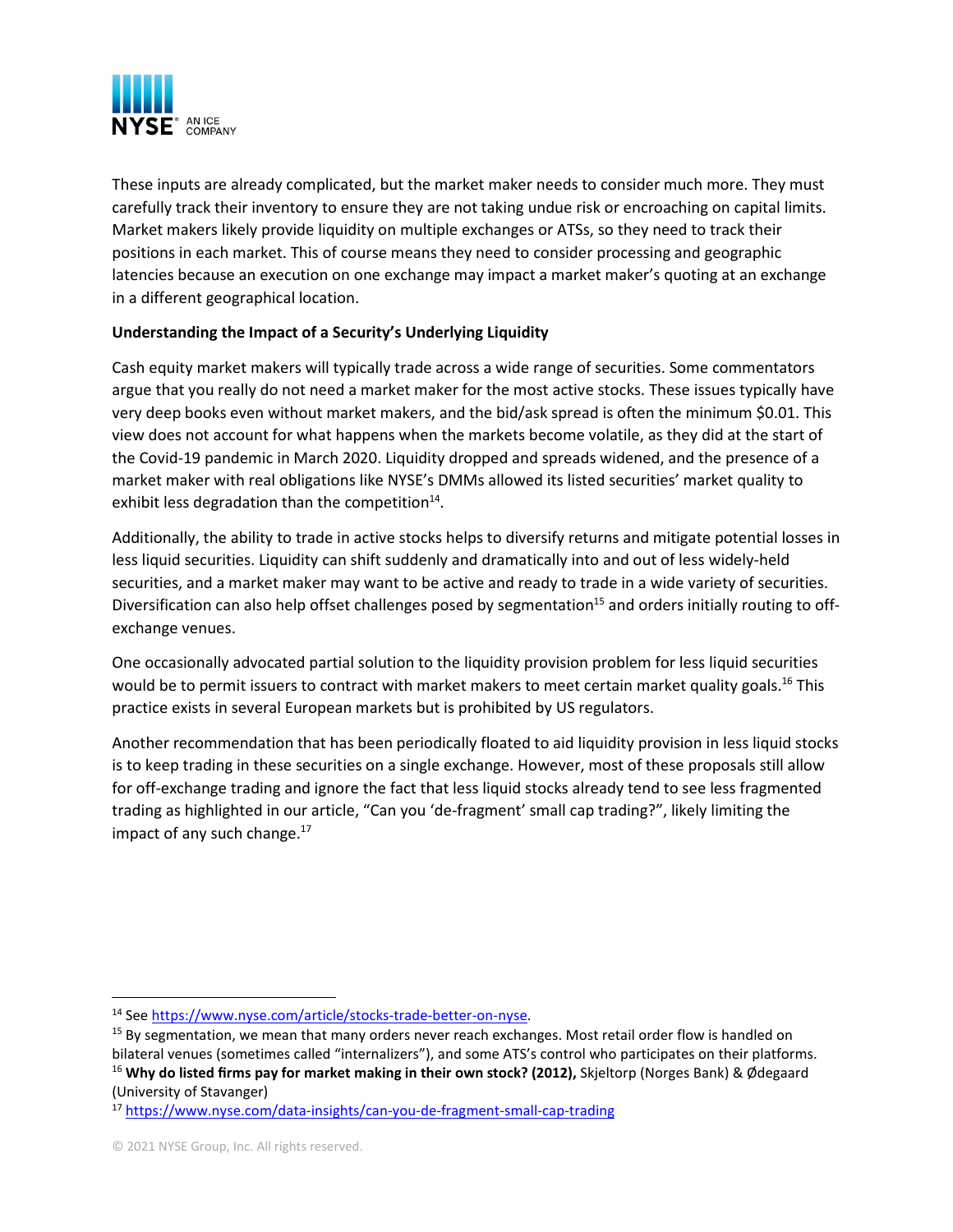



#### **Impact of Counterparties and Segmentation**

In the current US equity market structure, many orders first pass through ATSs and/or over-the-counter market makers before making their way to one of the 16 stock exchanges. This allows off-exchange participants to provide liquidity before these orders reach the broader public market. The order flow that then makes its way to the exchanges is more likely to be of the type that contributes to price discovery and can move a security's price (in large part because off-exchange transactions are not reported in the same way on-exchange transactions are reported).

For example, many orders from retail brokerages initially attempt to execute away from exchanges. But, a small percentage of this volume executes in a trio of Retail Liquidity Programs run by the three major exchange groups<sup>18</sup>. Some marketable retail flow executes on exchanges, most notably when wholesalers

© 2021 NYSE Group, Inc. All rights reserved.

<sup>&</sup>lt;sup>18</sup> For more information on NYSE's Retail Liquidity Provider program see https://www.nyse.com/data-insights/adeeper-dive-into-the-nyse-group-retail-liquidity-programs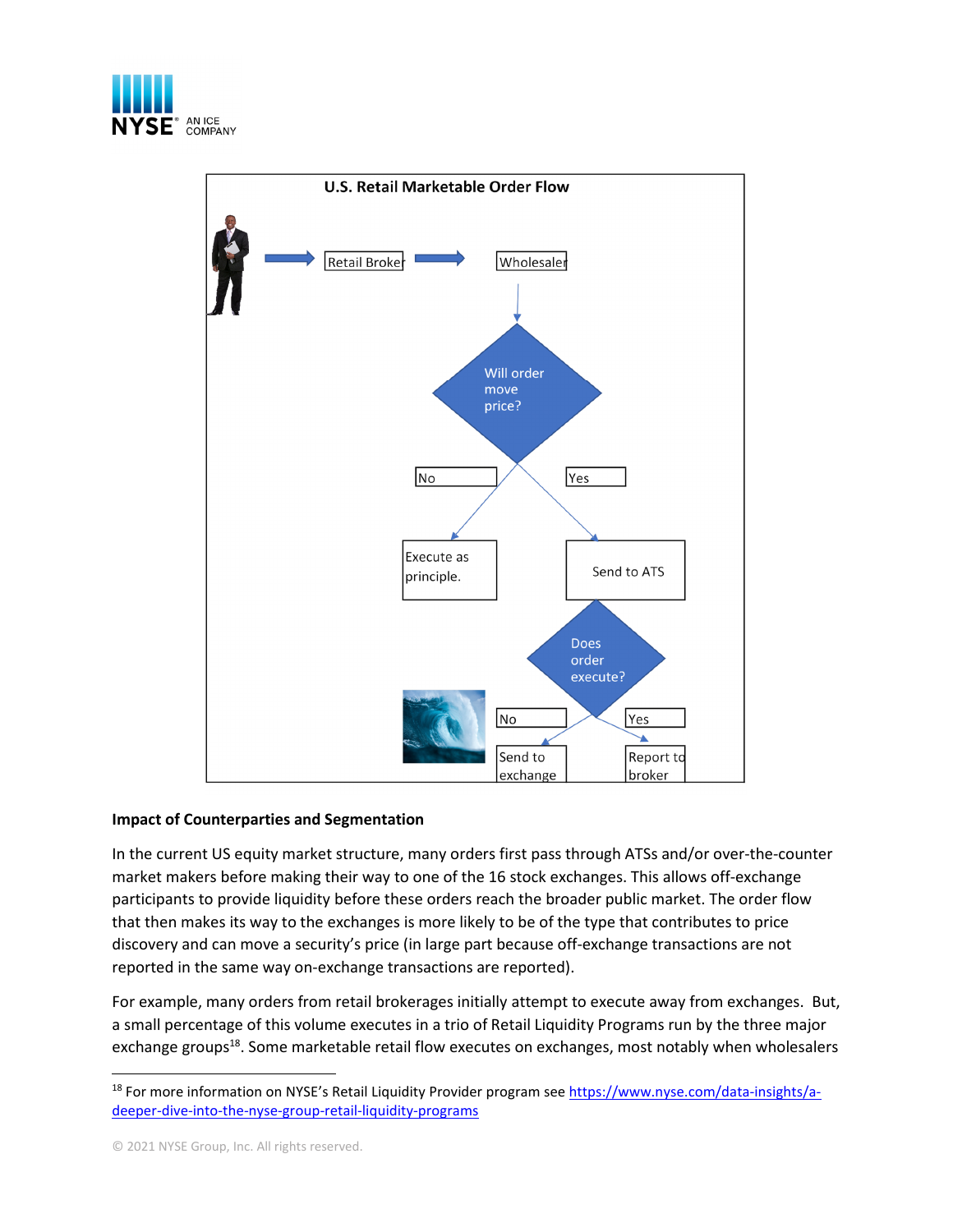

choose to send this flow on, rather than commit additional principal. We note that in one "meme stock"<sup>19</sup>, market orders, which are almost exclusively used by retail accounts, have often spiked, suggesting periods where wholesalers stepped away and sent orders on to the exchanges. Nonmarketable retail orders are typically routed to exchanges, since they receive favorable rebates.<sup>20</sup>



Market makers may trade in multiple environments. One firm may provide liquidity in the same security on multiple exchanges, in more than one ATS, provide liquidity to institutional counterparties, and act as a wholesaler to retail flow. Those that are active in multiple venue types may garner significant advantages, albeit at a cost in terms of IT infrastructure, regulation, and other intangibles. The costs may be outweighed by the ability to gather information and data on more securities at more times, in more environments. More efficient liquidity provision allows the market making firm to better allocate resources, meet obligations, and avoid risk (which can create systemic market risk if firms fail or leave), while also earning a profit.

#### **U.S. Equity Market Microstructure Impact on Market Making**

Modern electronic market making developed in response to regulatory changes, cash equity market product innovation and technology. The full implementation of Reg NMS in 2007 permanently altered

 $19$  "Meme stocks" refer to securities whose trading activity are, for at least some duration of time, primarily driven by commentary on social media.

<sup>&</sup>lt;sup>20</sup> To receive higher rebates brokers must attest that the orders are from "human" retail traders and not computer driven. Some programs limit the order count from an individual to 390 trades per day.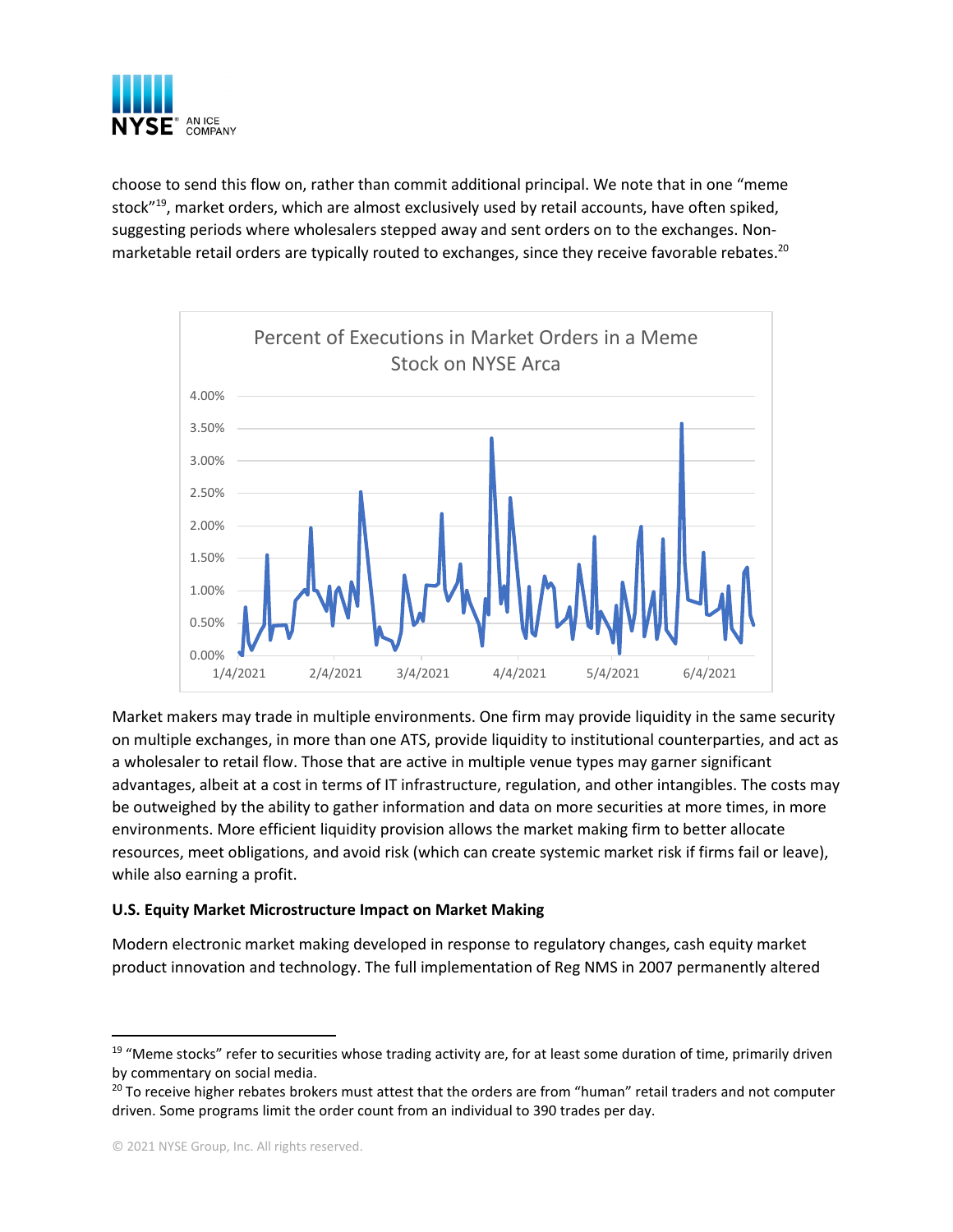

the U.S. market structure landscape. In this section we will briefly touch on some of these topics as it relates to market making.

#### **Fragmentation, Segmentation and Trading Fees and Rebates**

It is impossible to cover any one of these three topics without understanding its interaction with the other two. The combination of Reg NMS and Reg ATS created a multi-pronged U.S. equity market. Despite a primary goal of Reg NMS being to "increase displayed depth and liquidity in NMS and thereby reduce transaction costs for a wide spectrum of investors, particularly institutional investors that must trade in large sizes",<sup>21</sup> dark liquidity has continued to grow with the proliferation of ATSs, off-exchange market makers, and specialized SEC-approved non-displayed functionality on exchanges.

All members of the NMS universe - exchanges, wholesalers and ATSs - compete for order flow. Onexchange market makers may also offer liquidity off-exchange on a bilateral basis and via ATSs. Onexchange, they may deploy market making strategies across several exchanges simultaneously, whether or not they are specifically registered as a market maker on a given exchange. Trading on multiple venues improves a market maker's understanding of buy and sell order flow pressure in the market.

Fragmentation adds to the cost of market making. To ensure the firm has the necessary information to effectively provide liquidity, they need to ingest as detailed information as possible from the venues they interact with. The cost of programming, market data, hardware, people - are all factors when determining how much risk to deploy. The ability to quickly adjust orders, and to pare or add to inventory is critical. Access to multiple venues makes it more likely for a market maker to find liquidity when they need it. Diverse liquidity sources also allow them to use both passive liquidity provision and aggressive liquidity seeking strategies in one or more venues.

Exchanges and other trading venues offer differentiated pricing to address market participants' various trading needs. For example, if a firm wants to avoid causing market impact by crossing the spread, but also has a higher urgency to trade, they can choose to pay a fee to quote on an inverted exchange<sup>22</sup> in an attempt to get a faster passive fill. If their urgency is greater and impact isn't a concern, they can choose to cross the spread on an exchange or ATS. On the opposite end of the spectrum, if they are being opportunistic, they may quote or rest passively on a larger exchange or ATS.

<sup>21</sup> Reg NMS Final Adopting Release, https://www.sec.gov/rules/final/34-51808.pdf, page 140

 $22$  Inverted exchanges charge to post liquidity and offer a rebate to take liquidity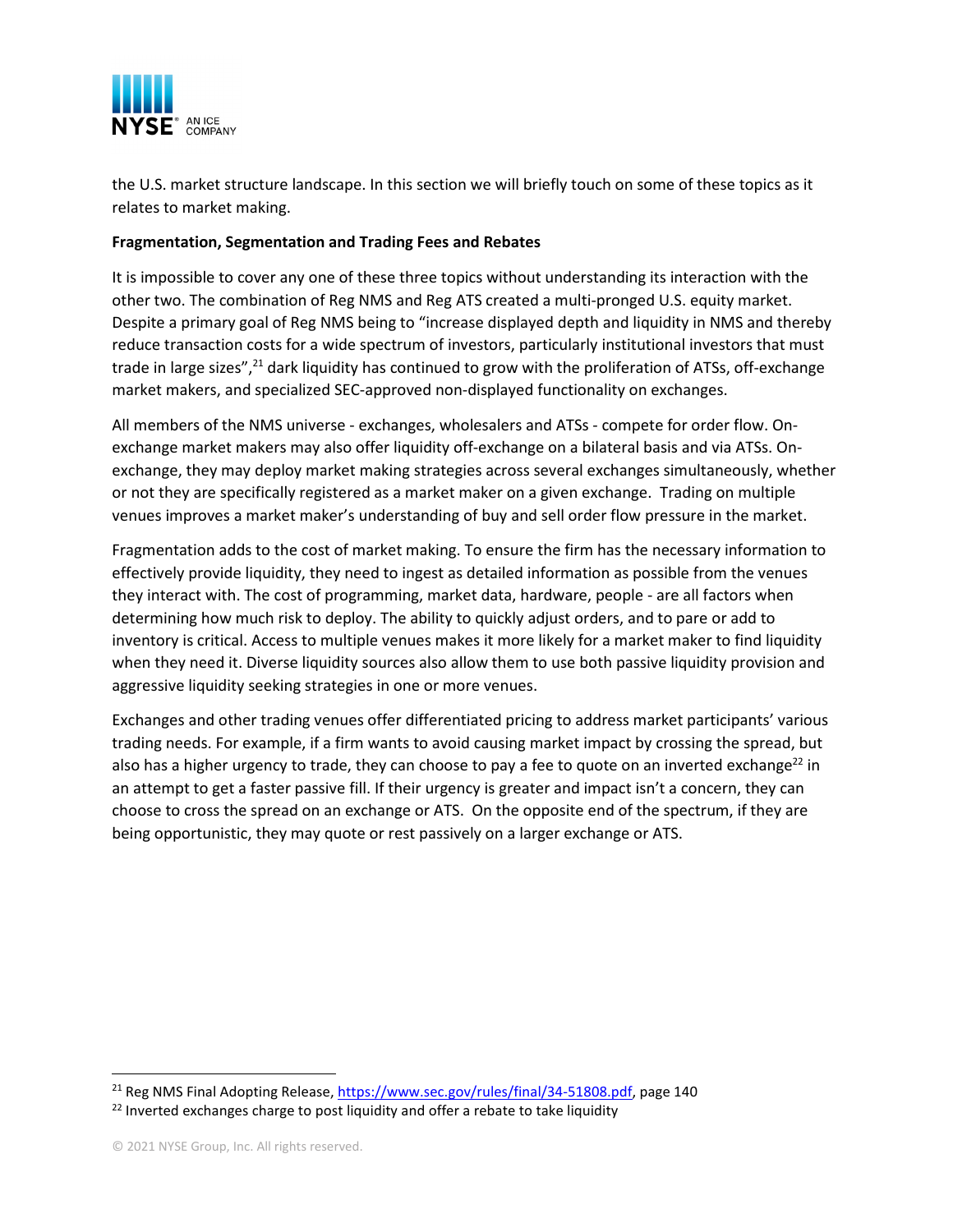

## **Tick Size Impact on Profitability**

U.S. markets essentially have a one-size-fits-all tick size<sup>23</sup> structure. With the exception of stocks that trade at less than \$1.00, all securities have a minimum \$0.01 tick size, whether the stock is priced at \$1.50 or \$1,000. Most stocks currently have a round lot size of 100 shares. The SIPs only show quotes of at least one round lot. For a \$5.00 stock, that means \$500 at risk. For a \$1,000 stock, that means \$100,000. The risk/reward equation is very different between the two.



We touched on tick size in some detail in our White Paper on inaccessible liquidity.<sup>24</sup> We showed in that paper how securities that are forced to trade at a \$0.01 minimum tick increment, but should trade with a smaller increment, become less transparent, forcing investors and market makers to seek liquidity away from displayed markets and to use dark order types to execute transactions without causing undue market impact. During the pandemic in Spring 2020, tick constrained securities' market quality degraded far more than stocks that were not constrained. The above two charts show that quoted spreads in tick constrained securities widened more than in stocks that were not constrained.

Narrower tick sizes may decrease some market maker profits as they attempt to earn the spread by passively providing liquidity. However, we would expect an offset with lower risk as shorter queues, with less depth at each price level may allow for more flexible inventory management.

 $23$  Tick size is the minimum difference between the highest buy price and the lowest sell price that can be displayed. In the U.S., for any stock at or above \$1.00, this is \$0.01. <sup>24</sup> "The Impact of Tick Constrained Securities on the U.S. Equity Market":

https://www.nyse.com/publicdocs/Tick\_Constrained\_Stocks.pdf

<sup>© 2021</sup> NYSE Group, Inc. All rights reserved.